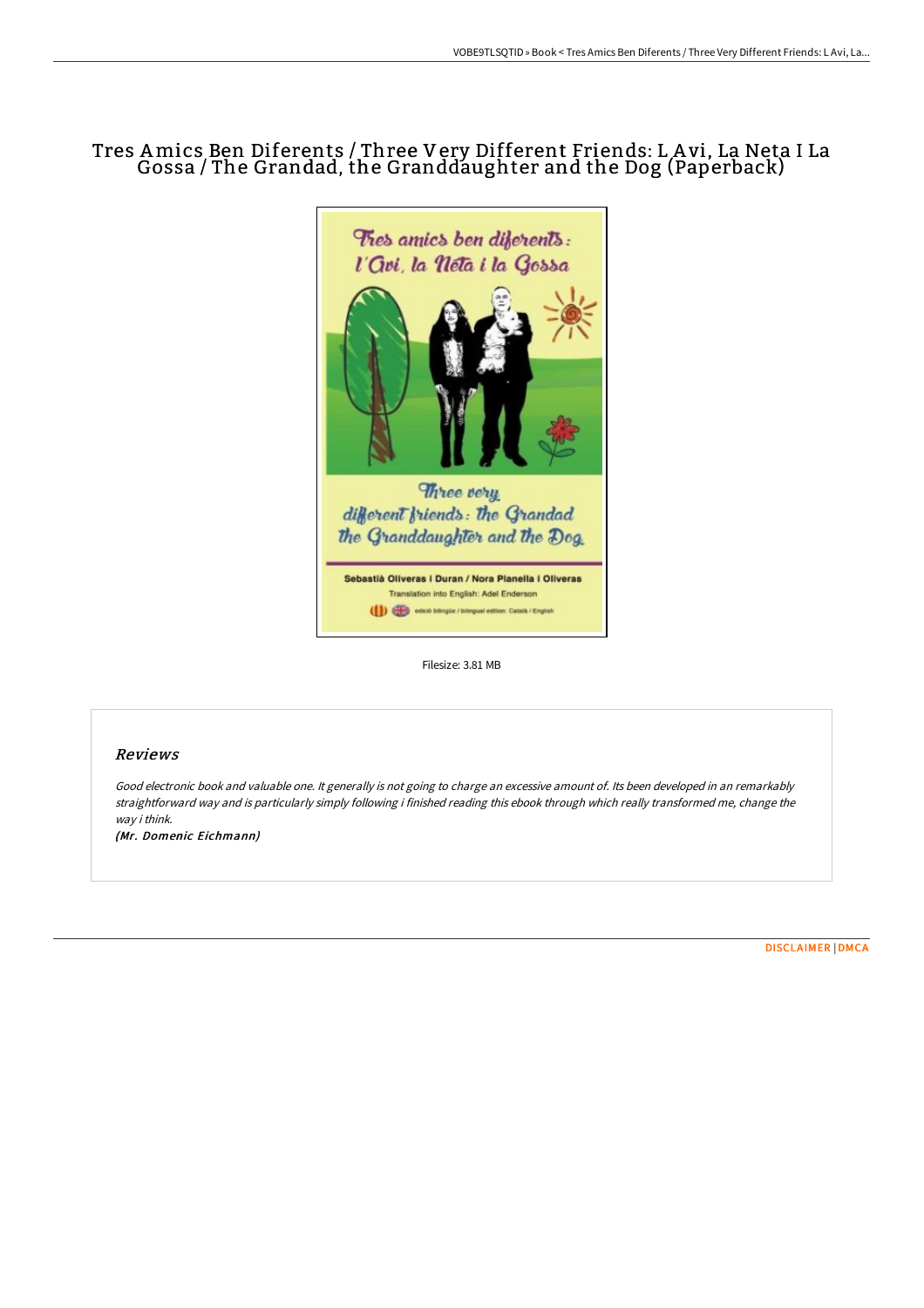### TRES AMICS BEN DIFERENTS / THREE VERY DIFFERENT FRIENDS: L AVI, LA NETA I LA GOSSA / THE GRANDAD, THE GRANDDAUGHTER AND THE DOG (PAPERBACK)



To save Tres Amics Ben Diferents / Three Very Different Friends: L Avi, La Neta I La Gossa / The Grandad, the Granddaughter and the Dog (Paperback) eBook, make sure you refer to the button listed below and download the file or have access to other information that are have conjunction with TRES AMICS BEN DIFERENTS / THREE VERY DIFFERENT FRIENDS: L AVI, LA NETA I LA GOSSA / THE GRANDAD, THE GRANDDAUGHTER AND THE DOG (PAPERBACK) book.

Createspace Independent Publishing Platform, 2016. Paperback. Condition: New. Language: Catalan . Brand New Book \*\*\*\*\* Print on Demand \*\*\*\*\*. edicio bilingue / bilingual edition: Catala / English What is the book about? The book is a collection of 13 dialogues between a man, his granddaughter and his dog. The first chapter uses fantasy to explain why the dog can speak. In fact it is not a book of fantasy, it is a group of conversations on different themes which can be understood on three levels (that of the grandfather, the granddaughter and the dog). Within the natural conversations they deal with issues such as death, jealousy, anorexia, laziness, war, racism, female intelligence, the manipulation of history, sport, the traditions in Catalonia, the Grandfather s memories of the ways of life in the past and now. In the conversations they talk about experiences with domestic and wild animals. There are many observations about the life of pigs. They also discuss the customs of dogs and other animals. What is this book intended for? 1 To be an enjoyable way to pass the time for those who read it. 2 To increase our understanding of animals, their habits and their actions, through comparison between their world and the human world. 3 To encourage children and adolescents to think. 4 To help understand how we humans are and how we act. Who is the book for? 1 For children from 10 to 12 years old. 2 For animal lovers (young and old). 3 For foreign language teachers and students (of Catalan and English), to broaden the student s knowledge of the second language. 4 For educators and parents of students who think that children should be responsible and have their own opinions. The Authors The grandfather, a retired teacher, knows children and knows...

**■** Read Tres Amics Ben Diferents / Three Very Different Friends: L Avi, La Neta I La Gossa / The Grandad, the [Granddaughter](http://techno-pub.tech/tres-amics-ben-diferents-x2f-three-very-differen.html) and the Dog (Paperback) Online Download PDF Tres Amics Ben Diferents / Three Very Different Friends: L Avi, La Neta I La Gossa / The Grandad, the [Granddaughter](http://techno-pub.tech/tres-amics-ben-diferents-x2f-three-very-differen.html) and the Dog (Paperback)